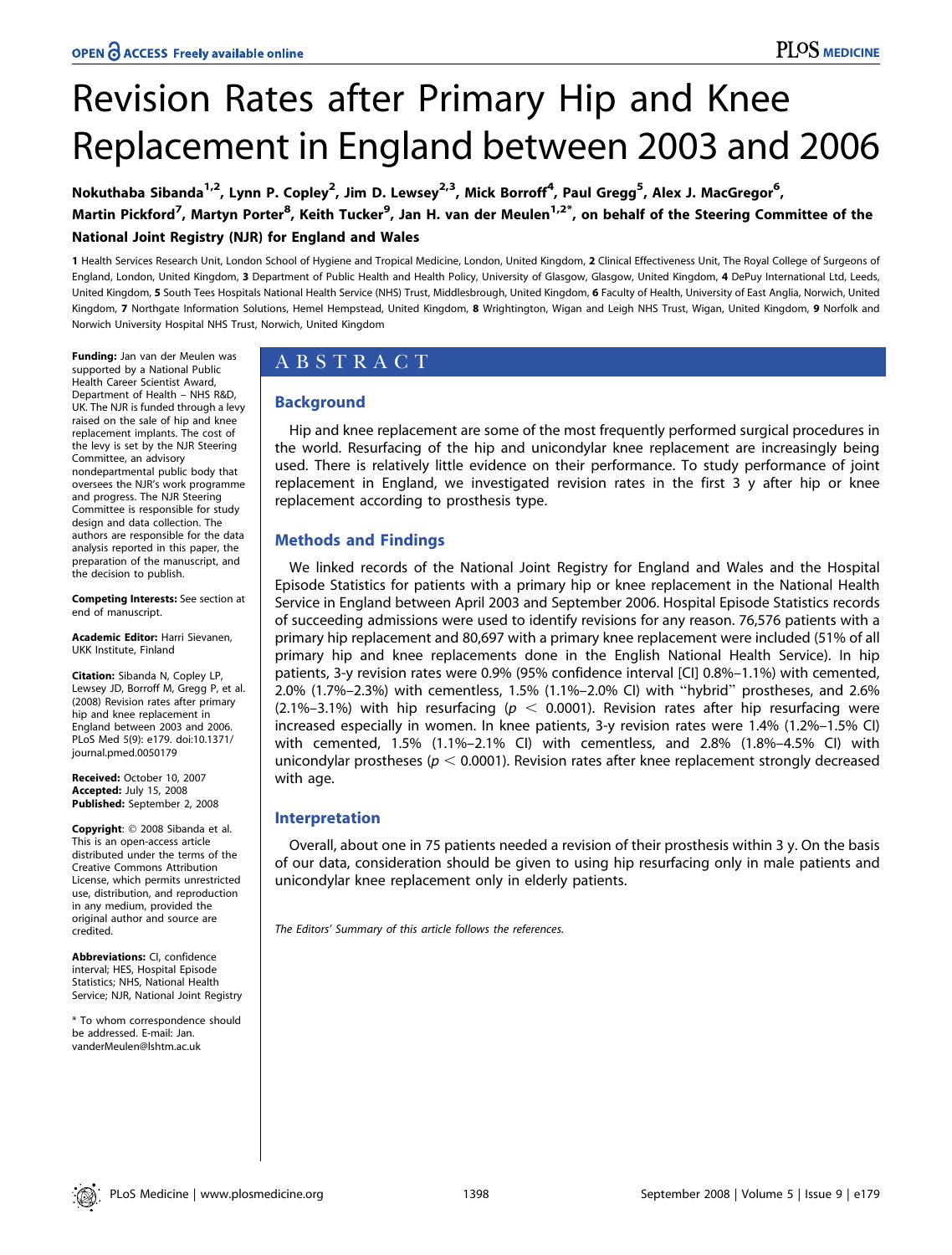## Introduction

Total hip replacement was first successfully performed in 1962 in the United Kingdom and approved for use in the United States in 1969 [1,2]. Total knee replacement was introduced in its modern form in the early 1970s [3]. Since then, these procedures have developed at an astonishing pace and they are now among the most frequently performed major surgical procedures in the world. In 2006, about 160,000 total hip and knee replacement procedures were carried out in England and Wales and about 500,000 in the United States [4,5].

A large number of different designs of hip and knee prostheses have been developed and introduced on the market. For example in England and Wales in 2006, at least 155 different brands of acetabular cups and 176 different brands of femoral stems were used for hip replacement and 86 different prosthesis brands for knee replacement [4]. It can be expected that these numbers will continue to increase both as a result of new suppliers entering the market and new brands being introduced by existing suppliers. These prosthesis brands are most often grouped according to the method of fixation of the components into cemented and cementless prostheses. Other types are metal-on-metal resurfacing of the hip and unicondylar knee replacement.

Metal-on-metal resurfacing of the hip has been developed as an alternative procedure that conserves femoral bone and only replaces the surface of the joint [6]. Resurfacing in its modern form was introduced in the mid-1990s as an alternative solution especially for physically active patients [7]. In this procedure, the femur is ''resurfaced'' with a hemispherical metal component and the femoral head and neck are not removed. The acetabulum is replaced just as in a total hip replacement. It is advocated that a revision of a modern resurfacing procedure is less problematic in terms of blood loss, operation time, and functional results than a revision of a cemented or cementless prosthesis, which is an advantage in young patients who are likely to outlive the lifespan of their hip prosthesis. However, resurfacing is the topic of much debate and some argue that its benefits have only been demonstrated in specialist centres and in selected groups of patients [8].

The unicondylar knee replacement was originally introduced in the mid-1980s as a procedure for patients with joint damage that is limited to either the medial or lateral compartment of the knee [9]. In this procedure, only the damaged knee compartment is replaced. They are increasingly being used as a result of both continuing improvements in its design and the gradual development of minimally invasive surgery. The indications for unicondylar prostheses remain to be defined. Some studies show higher revision rates for this type of prosthesis than for total knee replacement, whereas others show rates that are similar [10,11].

There is relatively little high-quality evidence on the performance of the different prosthesis types available for hip and knee replacement and even less on the performance of individual brands. In a number of countries, national registries were established to fill this gap and to identify poorly performing prostheses as early as possible after their introduction on the market [12–18]. These national registries demonstrate that overall revision rates after primary hip and knee replacements are declining, which demonstrates the

remarkable success of a rather unsystematic process of innovation lacking formal evaluation.

The National Joint Registry (NJR) for England and Wales was established in April 2003 to provide patients, healthcare professionals, regulators, and suppliers with timely evidence on the performance of prosthesis brands [19,20]. It collects information that is available immediately after surgery on the characteristics of the patients including the indication for surgery, the prostheses that are implanted, and the surgical procedures used.

The NJR covers a population that is considerably larger than any of the existing national joint registries (53.7 million in 2006), which puts it in a unique position to provide information on large numbers of patients who have recently undergone a joint replacement. The emphasis on replacements that took place in recent years is important because of the observed decline in revision rates. The NJR can furthermore achieve near complete follow-up through linkage with the Hospital Episode Statistics database (HES) that contains records of all admissions to National Health Service (NHS) hospitals in England [21]. Through the linkage of NJR and HES records, we were able to benefit from the detailed clinical information available in the NJR and the completeness of follow-up through HES.

We considered revision rates for any reason in the first 3 y after primary hip and knee replacement as a measure of performance. We investigated how these rates differed according to prosthesis type and we gave special attention to revision rates after hip resurfacing and unicondylar knee replacement.

## Methods

The NJR aims to collect data on all hip and knee replacements in England and Wales. Candidates for inclusion are patients who undergo a cemented, cementless, or "hybrid" total hip replacement or hip resurfacing, those who undergo a total knee replacement, unicondylar replacement, or patello-femoral replacement, and those who had a revision of any of these procedures. Hybrid hip prostheses have one cemented and one cementless component. Further information can be found in the NJR 4th Annual Report [4]. We considered all 170,410 NJR records on primary hip procedures and 167,498 on primary knee procedures carried out between April 1, 2003 and September 30, 2006 (Figure 1).

A revision for any reason was used as outcome. Revisions were identified through linkage with the HES database. We did not use the NJR database to identify revisions, because incomplete case ascertainment and missing patient identifiers in the NJR would have led to considerable underestimation. The HES database contains routinely collected records on admissions of patients treated in England in NHS hospitals, in NHS treatment centres, as well as of those treated in independent hospitals and independent sector treatment centres with NHS funding [21]. The HES database also contains date of death through linkage with the mortality records of the Office for National Statistics. Procedures are coded according to the Office of Population, Censuses and Surveys Classification of Surgical Operations and Procedures, 4th Revision (OPCS-4) [22]. Admissions for primary hip replacements were identified in HES if the first procedure field contained the codes W371 (primary total prosthetic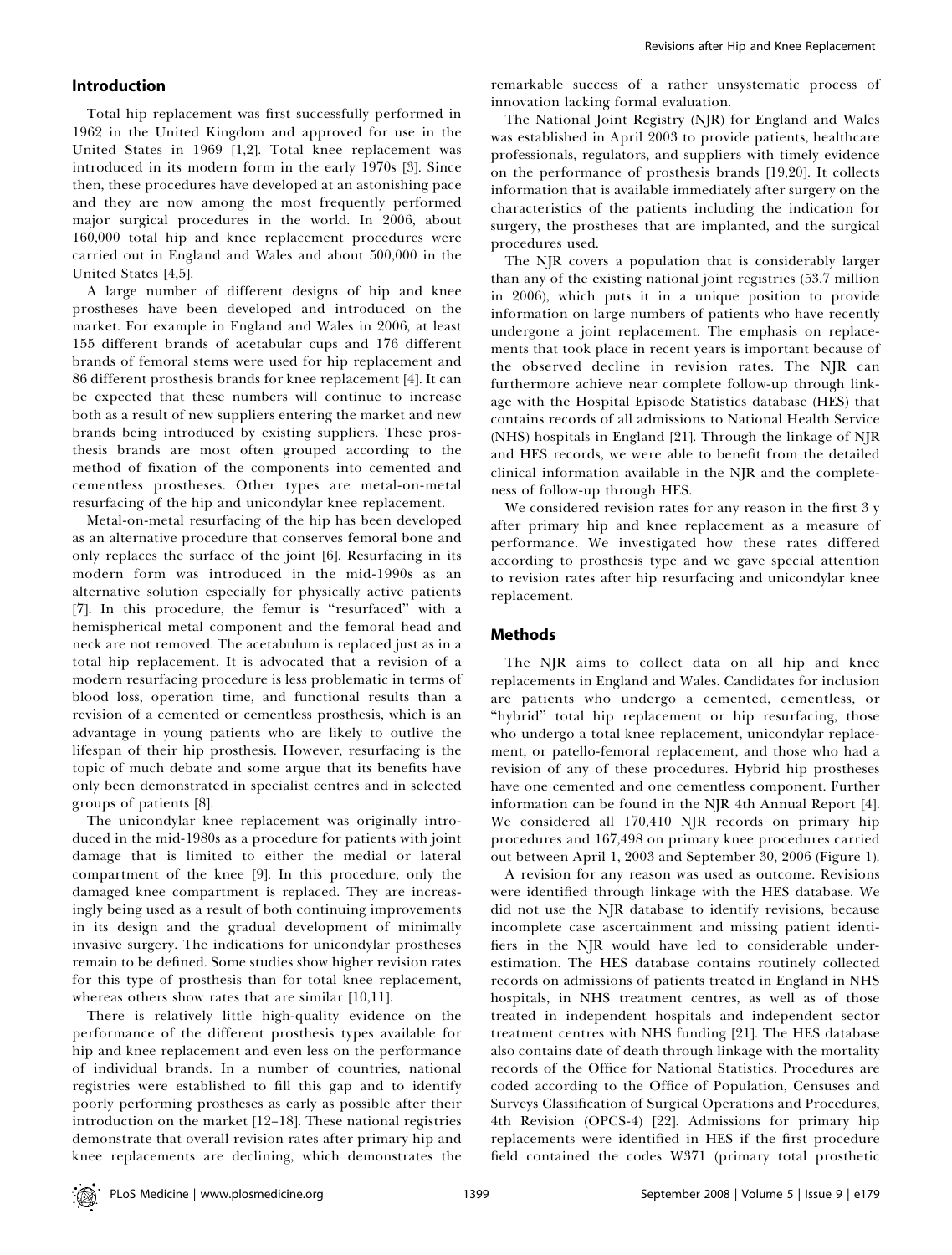

Figure 1. Linkage of NJR with the HES Database doi:10.1371/journal.pmed.0050179.g001

replacement of hip joint using cement), W381 (primary total prosthetic replacement of hip joint not using cement), W391 (primary total prosthetic replacement of hip joint not elsewhere classified), and W581 (primary resurfacing arthroplasty of joint) in combination with Z843 (hip joint).

Admissions for primary knee replacement were identified if the first procedure field contained the codes W401 (primary total prosthetic replacement of knee joint using cement), W411 (primary total prosthetic replacement of knee joint not using cement), W421 (primary total prosthetic replacement of knee joint not elsewhere classified), W581 (primary resurfacing arthroplasty) in combination with Z846 (knee joint), and W521 (primary prosthetic replacement of articulation of bone using cement not elsewhere classified). The HES database contained 160,035 records of primary hip procedures and 167,522 primary knee procedures (Figure 1).

Linkage of NJR records and HES records was carried out according to five hierarchical linkage criteria: (1) local

hospital number and NHS Trust code; (2) NHS number and NHS Trust code; (3) NHS number only; (4) patient date of birth, sex, and NHS Trust code; and (5) patient date of birth and NHS Trust code. Linkage was considered to be successful if both the NJR and the HES record described a primary hip replacement or a primary knee replacement and if the date of the joint replacement according to the NJR was within the start and end dates of the episode (i.e., the period that an admitted patient is under the care of a consultant) according to HES. A number of patients had undergone bilateral primary hip or primary knee procedures on different dates. In such cases, only the earliest primary procedure was retained in the linked database to avoid including the same patient twice.

For each patient with a linked primary procedure, all hospital admissions recorded in HES succeeding the primary procedure were identified on the basis of a unique patient identifier available in HES (HESID), which is based on the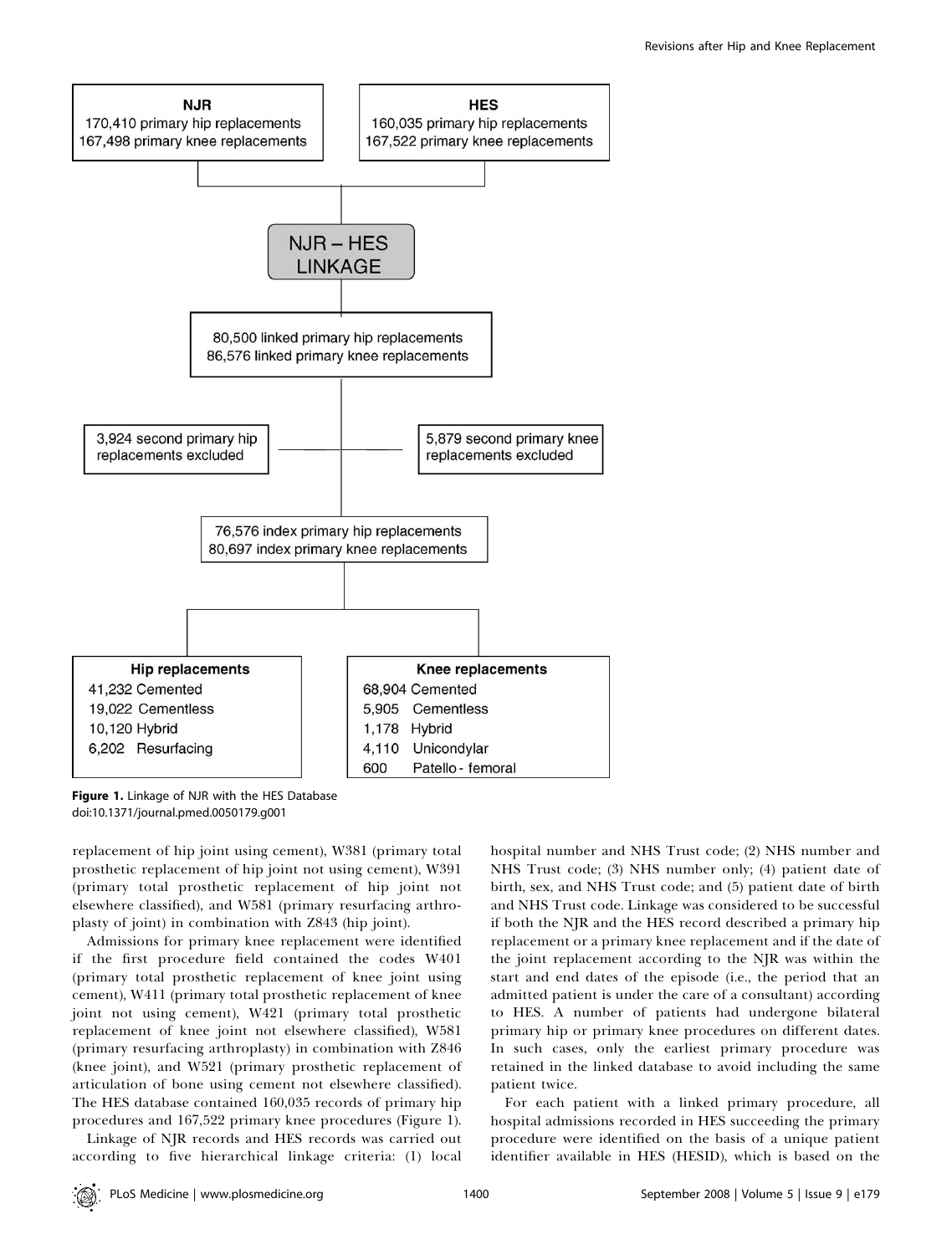| Category                      | Characteristic        | <b>Prosthesis Type</b>                              |                          |                                                         |                                 |                                        |         |                           |           |          |         |
|-------------------------------|-----------------------|-----------------------------------------------------|--------------------------|---------------------------------------------------------|---------------------------------|----------------------------------------|---------|---------------------------|-----------|----------|---------|
|                               |                       | <b>Total Hip Replacement</b><br><b>Using Cement</b> |                          | <b>Total Hip Replacement</b><br><b>Not Using Cement</b> |                                 | <b>Hybrid Total Hip</b><br>Replacement |         | <b>Hip</b><br>Resurfacing |           | Overall  |         |
|                               |                       | n                                                   | Percent                  | n                                                       | Percent                         | n                                      | Percent | n                         | Percent n |          | Percent |
| Age                           | $<$ 55 y              | 1,634                                               | $\overline{4}$           | 2,937                                                   | 15                              | 1,313                                  | 13      | 3,098                     | 50        | 8,982 12 |         |
|                               | $55 - 64$ y           | 5,998                                               | 15                       | 6,020                                                   | 32                              | 2.733                                  | 27      | 2,551                     | 41        | 17,302   | - 23    |
|                               | $65 - 74y$            | 16,642                                              | 40                       | 6,727                                                   | 35                              | 3,776                                  | 37      | 516                       | 8         | 27,661   | - 36    |
|                               | $75+ y$               | 16,957                                              | 41                       | 3,338                                                   | 18                              | 2,298                                  | 23      | 37                        | $\leq$ 1  | 22,630   | 29      |
|                               | Not recorded          |                                                     |                          | $\Omega$                                                | $\hspace{0.1mm}-\hspace{0.1mm}$ | $\Omega$                               |         |                           | $0 -$     |          |         |
| Sex                           | Female                | 26,512                                              | 64                       | 10,840                                                  | 57                              | 5.969                                  | 59      | 2,359                     | 38        | 45,680   | 60      |
|                               | Male                  | 14,705                                              | 36                       | 8,172                                                   | 43                              | 4,148                                  | 41      | 3,843                     | 62        | 30,868   | 40      |
|                               | Not recorded          | 15                                                  | $\overline{\phantom{0}}$ | 10                                                      |                                 | 3                                      |         |                           |           | 28       |         |
| <b>Indication for surgery</b> | <b>Osteoarthritis</b> | 38,854                                              | 94                       | 17.701                                                  | 93                              | 9.274                                  | 92      | 5.879                     | 95        | 71,708   | 94      |
|                               | Other                 | 2,378                                               | 6                        | 1,321                                                   | 7                               | 846                                    | 8       | 323                       | 5         | 4,868    | 6       |
| <b>Total</b>                  |                       | 41,232                                              |                          | 19,022                                                  |                                 | 10,120                                 |         | 6,202                     |           | 76,576   |         |

#### Table 1. Characteristics of Patients Who Had a Primary Hip Replacement

doi:10.1371/journal.pmed.0050179.t001

patients' sex, date of birth, and NHS number or in case NHS number was unavailable on sex, date of birth, postcode, and local hospital number. From these succeeding admissions, the first revision that occurred on the same side as the primary was selected. Where the side of the primary or the revision was not recorded, the first revision that occurred after the primary procedure was assumed to be a revision of that primary procedure.

Hip revision procedures were identified using the OPCS-4 procedure codes W373 (revision of total prosthetic replacement of hip joint using cement), W383 (revision of total prosthetic replacement of hip joint not using cement), W393 (revision of total prosthetic replacement of hip joint not elsewhere classified), W372 (conversion to total prosthetic replacement of hip joint using cement), W382 (conversion to total prosthetic replacement of hip joint not using cement), W392 (conversion to total prosthetic replacement of hip joint not elsewhere classified), W394 (attention to total prosthetic replacement of hip joint not elsewhere classified) in combination with Y032 (renewal of prosthesis in organ not otherwise classified), and W582 (revision of resurfacing arthroplasty of joint) in combination with Z843 (hip joint) [23,24].

Knee revision procedures were identified using the codes W403 (revision of total prosthetic replacement of knee joint using cement), W413 (revision of total prosthetic replacement of knee joint not using cement), W423 (revision of total prosthetic replacement of knee joint not elsewhere classified), W402 (conversion to total prosthetic replacement of knee joint using cement), W412 (conversion to total prosthetic replacement of knee joint not using cement), W422 (conversion to total prosthetic replacement of knee joint not elsewhere classified), W424 (attention to total prosthetic replacement of knee joint) in combination with Y032 (renewal of prosthesis in organ not otherwise classified), and W582 (revision of resurfacing arthroplasty of joint) in combination with Z846 (knee joint) [23,24].

Using the revisions identified in HES as described above, revision rates were then estimated for the different prosthesis types. Revision rates were estimated using the Kaplan-Meier survival analysis method with time of death or September 30,

2006 as the end of follow-up. The nonparametric Peto-Peto-Prentice test, a modification of the log-rank test that gives greater weight to observations made early in the course of follow-up, was used to test whether revision rates over time were equal among the different prosthesis types.

Multivariable Cox regression was used to estimate hazard ratios for prosthesis type, age group, sex, and indication for surgery as risk factors for revision [25]. In all models, age was included as a categorical variable. Hazard ratios can be considered as relative risks related to each risk factor with adjustment for the other factors. The partial likelihood ratio test was used to test whether risk factors had an effect on the revision rates by comparing one by one the log likelihood of models that did and did not contain these risk factors. The partial likelihood ratio test was used in a similar way to test for interaction by comparing models that did and did not contain the interaction terms.

The proportional hazard assumption was assessed by testing the interaction of log time from operation with prosthesis type. We found  $p$ -values of 0.1 for hip prosthesis type and 0.8 for knee prosthesis type, which indicates that we can accept that the hazard functions of the different prosthesis types are proportional for both hips and knees. Stata software (version 9.2) was used in all analyses.

# Results

Of the 327,557 primary hip or knee replacement procedures carried out between April 1, 2003 and September 30, 2006 in the NHS in England according to the HES database, 167,076 (51%) could be linked to an NJR record (Figure 1). The remaining records could not be linked because the NJR records did not contain the necessary patient identifiers. After removal of 9,803 records of the second joint replacement in patients who had undergone bilateral primary hip or knee replacements on different dates, 157,273 patients were available for analysis (Tables 1 and 2).

## Revision Rates after Hip Replacement

76,576 patients in the linked database had undergone a primary hip replacement. Of these patients, 41,232 (54%) had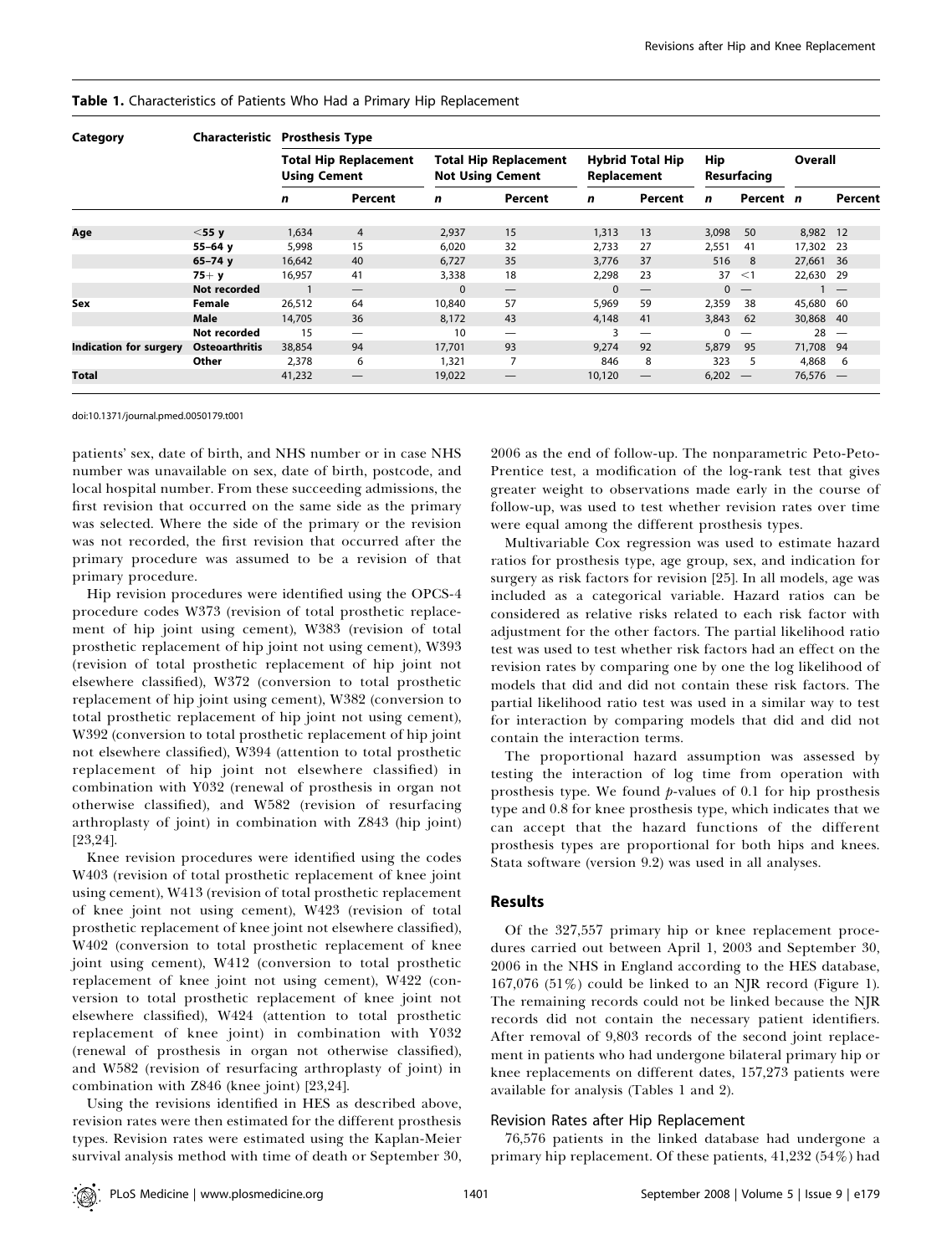| Category                         | Characteristic        | <b>Prosthesis Type</b>                                  |         |                                                             |         |                                                   |         |                                           |         |                                    |         |         |                          |
|----------------------------------|-----------------------|---------------------------------------------------------|---------|-------------------------------------------------------------|---------|---------------------------------------------------|---------|-------------------------------------------|---------|------------------------------------|---------|---------|--------------------------|
|                                  |                       | <b>Total Knee</b><br>Replacement<br><b>Using Cement</b> |         | <b>Total Knee</b><br>Replacement<br><b>Not Using Cement</b> |         | <b>Hybrid</b><br><b>Total Knee</b><br>Replacement |         | <b>Unicondylar</b><br>Knee<br>Replacement |         | Patello-<br>Femoral<br>Replacement |         | Overall |                          |
|                                  |                       | n                                                       | Percent | n                                                           | Percent | n                                                 | Percent | n                                         | Percent | n                                  | Percent | n       | Percent                  |
| Age                              | $<$ 55 y              | 3,158                                                   | 5       | 345                                                         | 6       | 79                                                | 7       | 507                                       | 12      | 145                                | 24      | 4,234   | 5                        |
|                                  | $55 - 64$ y           | 13,905                                                  | 20      | 1,338                                                       | 23      | 255                                               | 22      | 1,329                                     | 32      | 169                                | 28      | 16,996  | 21                       |
|                                  | $65 - 74$ y           | 21,111                                                  | 39      | 2,335                                                       | 39      | 461                                               | 39      | 1,446                                     | 35      | 171                                | 29      | 31,524  | 39                       |
|                                  | $75+ y$               | 24,728                                                  | 36      | 1,887                                                       | 32      | 383                                               | 32      | 828                                       | 20      | 115                                | 19      | 27,941  | 35                       |
|                                  | Not recorded          |                                                         |         | $\overline{\phantom{0}}$                                    |         |                                                   |         |                                           |         | —                                  |         |         |                          |
| Sex                              | Female                | 40,163                                                  | 58      | 3,247                                                       | 55      | 668                                               | 57      | 2,067                                     | 50      | 446                                | 74      | 46,591  | 58                       |
|                                  | Male                  | 28,715                                                  | 42      | 2,657                                                       | 45      | 510                                               | 43      | 2,043                                     | 50      | 154                                | 26      | 34,079  | 42                       |
|                                  | Not recorded          | 15                                                      |         | 10                                                          |         |                                                   |         | $\Omega$                                  |         | 28                                 | —       |         |                          |
| <b>Indication for</b><br>surgery | <b>Osteoarthritis</b> | 66,252                                                  | 96      | 5,715                                                       | 97      | 1,123                                             | 95      | 4,066                                     | 99      | 578                                | 96      | 77,734  | 96                       |
|                                  | Other                 | 2,652                                                   | 4       | 190                                                         | 3       | 55                                                | 5       | 44                                        | 1       | 22                                 | 4       | 2,963   | $\overline{4}$           |
| <b>Total</b>                     |                       | 68,904                                                  | —       | 5,905                                                       |         | 1,178                                             |         | 4,110                                     |         | 600                                |         | 80,697  | $\overline{\phantom{0}}$ |

Table 2. Characteristics of Patients Who Had a Primary Knee Replacement

doi:10.1371/journal.pmed.0050179.t002

received a cemented prosthesis, 19,022 (25%) had received a cementless prosthesis, 10,120 (13%) had received a hybrid prosthesis, and 6,202 (8%) had undergone resurfacing (Table 1). The age and sex of the patients and type of prosthesis used were strongly associated. For example, 91% of the patients who underwent resurfacing were younger than 65 y and about two-thirds were men, whereas 81% of those who received a cemented prosthesis were 65 y or older and about two-thirds were women. Overall, 94% of patients who underwent a hip replacement because of osteoarthritis and this percentage was similar across the prosthesis groups.

The overall revision rate following primary hip replace-

ment was 0.7% (95% confidence interval [CI] 0.6%–0.7%) at 1 y and 1.4% (95% CI 1.2%–1.5%) at 3 y. Revision rates varied according to the type of prosthesis used ( $p < 0.0001$ , Figure 2). The 3-y revision rate was lowest in patients who received a cemented prosthesis  $(0.9\%, 95\% \text{ CI } 0.8\% - 1.1\%)$  and highest after hip resurfacing (2.6%, 95% CI 2.1%–3.1%). The 3-y revision rate was  $2.0\%$  (95% CI 1.7%–2.3%) in patients who received a cementless prosthesis and 1.5% (95% CI 1.1%– 2.0%) in patients who received a hybrid. The differences in revision rates among the procedure types were already apparent within 3 mo of the primary procedure.

The pattern of revision rates according to hip prosthesis



Figure 2. Survival Rate Estimates for Primary Hip Replacements doi:10.1371/journal.pmed.0050179.g002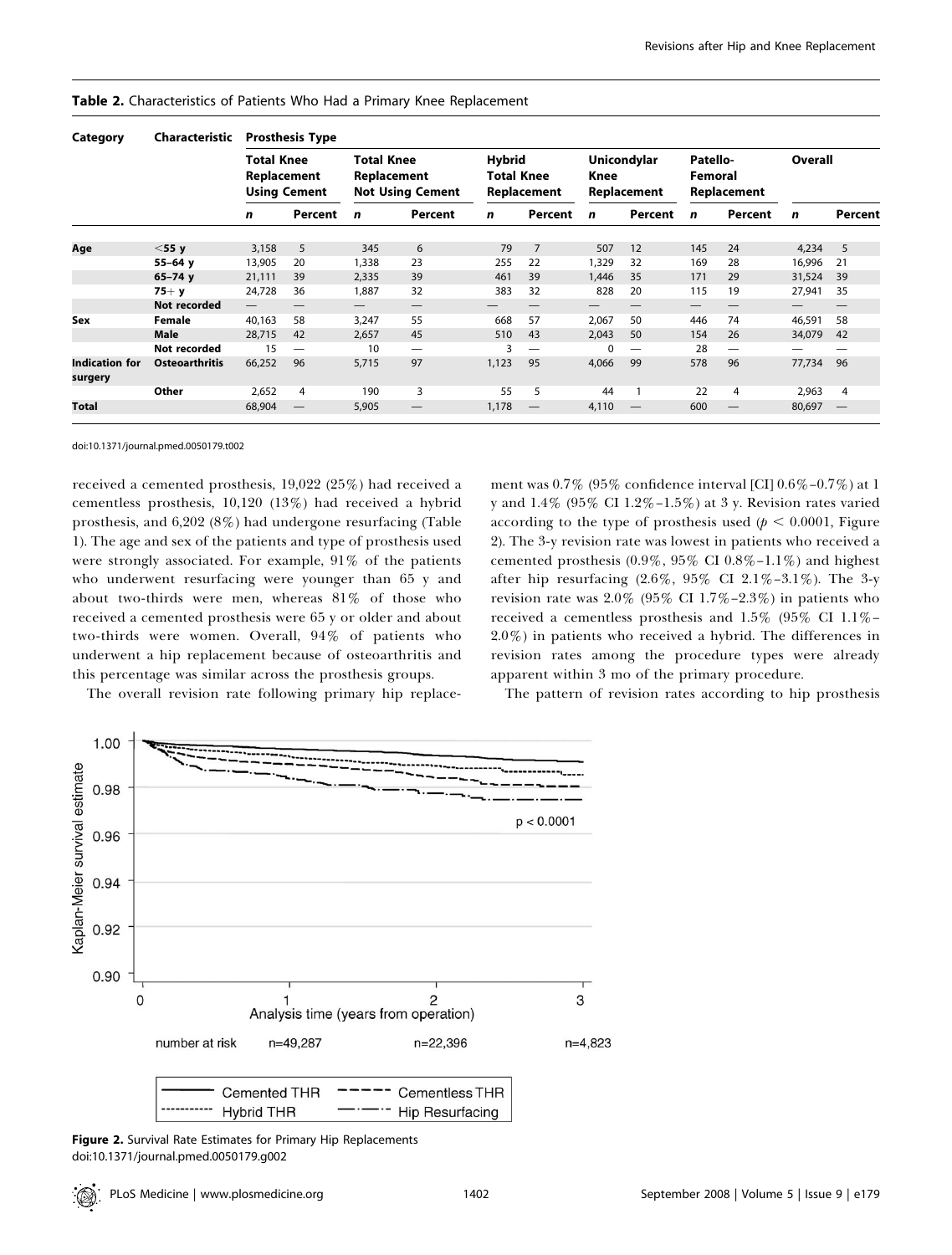|                                |  |  |  |  |  | Table 3. Primary Hip Replacement: Revision Rates (%) and Multivariable Hazard Ratios (95% Cls) According to Prosthesis Type and |  |
|--------------------------------|--|--|--|--|--|---------------------------------------------------------------------------------------------------------------------------------|--|
| <b>Patient Characteristics</b> |  |  |  |  |  |                                                                                                                                 |  |

| Category                      | <b>Prosthesis Type</b>                | Men                  |                      |                 | Women                |                      |                   |  |
|-------------------------------|---------------------------------------|----------------------|----------------------|-----------------|----------------------|----------------------|-------------------|--|
|                               | and Patient<br><b>Characteristics</b> | 1-y Revision<br>Rate | 3-y Revision<br>Rate | Hazard<br>Ratio | 1-y Revision<br>Rate | 3-y Revision<br>Rate | Hazard<br>Ratio   |  |
| <b>Prothesis type</b>         | <b>Cemented</b>                       | $0.5\%$ (0.4%-0.6%)  | $1.1\%$ (0.8%-1.5%)  | $\mathbf{1}$    | $0.3\%$ (0.2%-0.4%)  | $0.8\%$ (0.7%-1.0%)  | $\mathbf{1}$      |  |
|                               | <b>Cementless</b>                     | $1.0\%$ (0.8%-1.3%)  | 2.4% (1.9%-3.1%)     | $2.3(1.7-3.1)$  | $1.0\%$ (0.8%-1.2%)  | $1.6\%$ (1.3%-2.0%)  | $2.7(2.1-3.6)$    |  |
|                               | <b>Hybrid</b>                         | $0.9\%$ (0.6%-1.3%)  | 1.9% (1.3%-2.6%)     | $1.8(1.3-2.6)$  | $0.6\%$ (0.4%-0.8%)  | $1.2\%$ (0.7%-1.9%)  | $1.6(1.1-2.2)$    |  |
|                               | Resurfacing                           | 1.5% (1.1%–2.5%)     | 1.9% (1.4%-2.5%)     | $2.8(1.9-4.0)$  | 1.9% (1.4%-2.6%)     | 3.7% (2.8%-5.0%)     | $6.0$ (4.1 - 8.9) |  |
| p-Value                       |                                       |                      |                      | < 0.0001        |                      |                      | < 0.0001          |  |
| Age                           | $<$ 55 $y$                            | $0.9\%$ (0.7%-1.3%)  | $1.7\%$ (1.3%-2.3%)  |                 | $0.8\%$ (0.5%-1.1%)  | 1.8% (1.4%-2.5%)     |                   |  |
|                               | $55 - 64$ y                           | $1.0\%$ (0.8%-1.2%)  | $1.9\%$ (1.5%-2.5%)  | $1.3(0.9-1.9)$  | $0.9\%$ (0.7%-1.1%)  | $1.7\%$ (1.3%-2.1%)  | $1.4(1.0-2.0)$    |  |
|                               | $65 - 74$ y                           | $0.7\%$ (0.5%-0.9%)  | 1.6% (1.2%-2.0%)     | $1.2(0.8-1.8)$  | $0.5\%$ (0.4%-0.6%)  | $1.0\%$ (0.8%-1.4%)  | $1.2(0.8-1.8)$    |  |
|                               | $75+ y$                               | $0.7\%$ (0.5%-0.9%)  | $1.3\%$ (0.9%-2.1%)  | $1.3(0.8-2.0)$  | $0.4\%$ (0.3%-0.6%)  | $0.9\%$ (0.7%-1.2%)  | $1.2(0,-1.8)$     |  |
| p-Value                       |                                       |                      |                      | 0.5             |                      |                      | 0.3               |  |
| <b>Indication for surgery</b> | <b>Osteoarthritis</b>                 | $0.8\%$ (0.7%-0.9%)  | $1.5\%$ (1.3%-1.8%)  |                 | $0.6\%$ (0.5%-0.7%   | $1.1\%$ (1.0%-1.3%)  | $\mathbf{1}$      |  |
|                               | Other                                 | 1.2% (0.8%-1.9%)     | 3.1% (1.9%-5.0%)     | $1.9(1.3-2.8)$  | $0.8\%$ (0.5%-1.2%)  | 2.4% (1.5%-3.7%)     | $1.9(1.3-2.6)$    |  |
| p-Value                       |                                       |                      |                      | 0.004           |                      |                      | 0.0009            |  |

doi:10.1371/journal.pmed.0050179.t003

type was related to the patients' sex  $(p$ -value for interaction between prosthesis type and sex:  $0.001$ ), but not to age ( $p$ value for interaction between prosthesis type and age: 0.3). Therefore, we analysed the revision rates separately for men and women. Revision rates were especially increased in women who had undergone a resurfacing compared to those who had received a cemented prosthesis (multivariable hazard ratio 6.0, 95% CI 4.1–8.9; Table 3). Revision rates were also increased in men who had undergone a resurfacing but to a lesser extent (hazard ratio 2.8, 95% CI 1.9–4.0).

We also found that the revision rate was about twice as high in patients who had had a hip replacement for other indications than osteoarthritis. There was no evidence that the revision rates varied according to the patients' age.

#### Revision Rates after Knee Replacement

80,697 patients had undergone a primary knee replacement. Of these patients, 68,904 (85%) had received a cemented prosthesis,  $5,905$  (7%) a cementless prosthesis, 1,178 (1%) a hybrid, 4,110 (5%) a unicondylar prosthesis, and 600 (0.7%) a patello-femoral replacement (Table 2). In contrast to patients who had a hip replacement, there was no clear association between the age and sex of the patients undergoing knee replacement and the type of prosthesis used. The indication for surgery is osteoarthritis in 96% and this percentage was similar in each prosthesis group.

The overall revision rate following primary knee replacement was 0.4% (95% CI 0.3%–0.4%) at 1 y and 1.4% (95% CI 1.3%–1.6%) at 3 y. Considering cemented, cementless, and unicondylar prostheses only, we found that revision rates varied according to the prosthesis type used ( $p < 0.0001$ , Figure 3). The 3-y revision rate was highest in patients who had received a unicondylar prosthesis (2.8%, 95% CI 1.8%– 4.5%). The revision rates in those who had a cemented or cementless prosthesis were similar (1.4%, 95% CI 1.2%–1.5% and 1.5%, 95% CI 1.1%–2.1%, respectively).

There was no evidence that the pattern of revision rates according to the type of knee prosthesis type was related to sex  $(p$ -value for interaction between prosthesis type and sex: 0.6) and there was only weak evidence that it was related to age (p-value for interaction between prosthesis type and age: 0.09) The revision rates decreased strongly with age and were low for all three types of prosthesis in older patients (Table 4).

## **Discussion**

Revision rates in the first 3 y after hip and knee replacements carried out in the NHS in England since April 2003 were low. Overall, we found that about one in 75 patients needed a revision of their joint replacement. Patients who had a cemented hip or cemented knee prosthesis had the lowest revision rates. The highest rates after hip replacement were seen in patients who had undergone hip resurfacing and the highest rates after knee replacement in patients who had a unicondylar prosthesis. Revision rates after hip resurfacing were especially high in women. It is essential to continue following up these patients to assess whether these differences remain beyond the first 3 y, because it has been shown that risk factors for revision as well as reasons for revision change with time after the joint replacement [26].

#### Methodological Limitations

The identification of revisions of primary hip and knee replacement within the HES database may have been incomplete. The completeness of this identification process depends on the following two conditions. First, the revision procedure must have been carried out in the NHS and not in the independent sector. Further explorations within the NJR database only indicated that more than 98% of the revisions were carried out in the NHS. Second, the revisions must be captured by the OPCS-4 codes in the HES database. Given that deficiencies in these codes cannot be excluded, we need to accept that the reported revision rates may be underestimates.

Another limitation is that we could only include 51% of the primary procedures carried out in the NHS. This percentage was low because the NJR only started in 2003 and case ascertainment and the collection of patient identifiers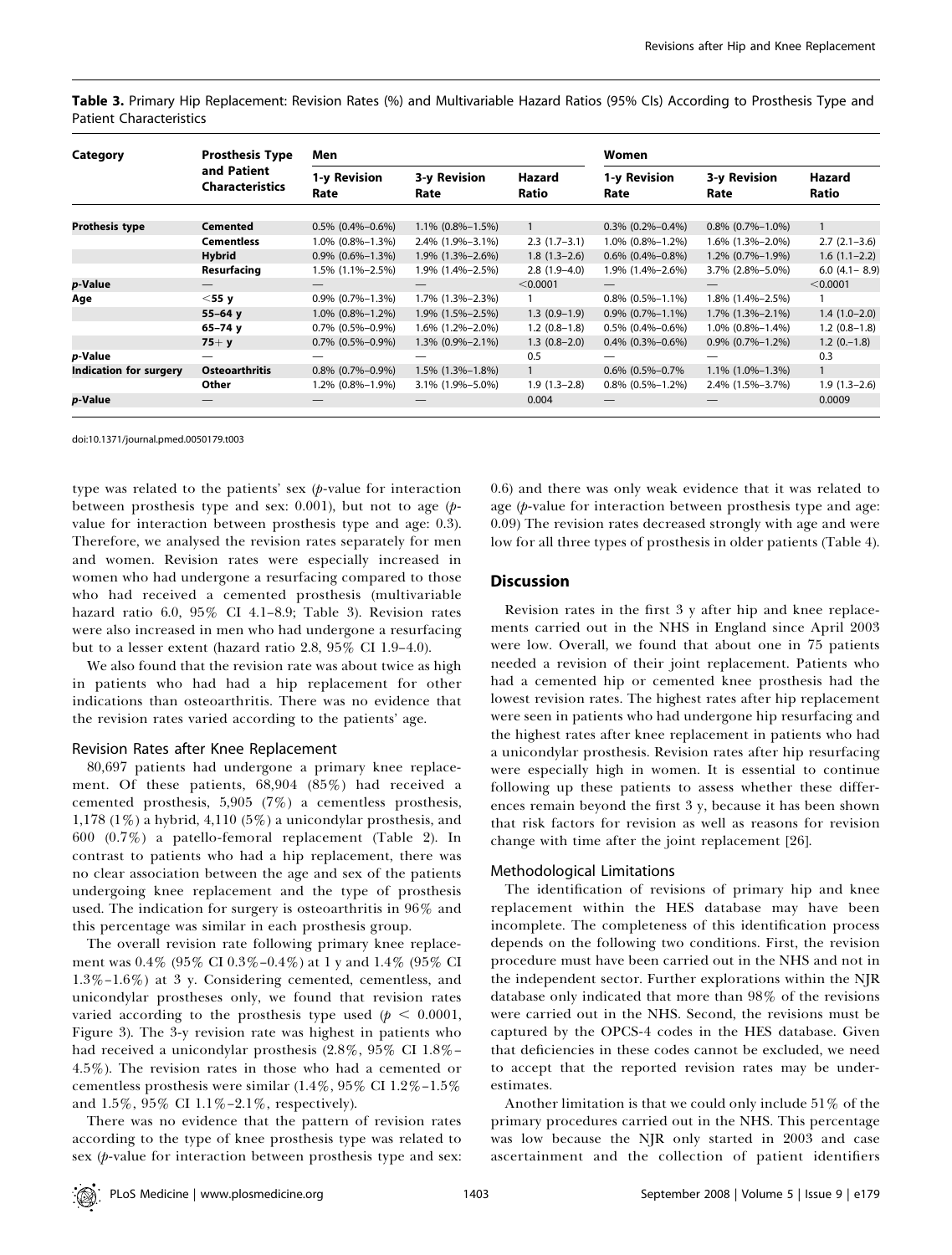

Figure 3. Survival Rate Estimates for Primary Knee Replacements doi:10.1371/journal.pmed.0050179.g003

(needed to link the NJR records with HES records) are gradually improving. However, the differences in age, sex, and indications for surgery between the linked and nonlinked procedures were marginal (unpublished data). Furthermore, and even more importantly, the overall revision rates following the primary hip and knee replacements in the NHS that could not be included was 1.5%, and the corresponding figure following a primary knee replacement was 1.6%. These revision rates are very similar to those observed in patients who were included, which supports our conclusion that the observed results are representative at a national level.

The clinical characteristics of the patients and their joint problem will partly determine the choice of prosthesis type. For example, cemented prostheses are generally implanted in older and less active patients whereas cementless prostheses are used in the youngest and most active ones. Therefore, we took differences in patient characteristics into account when comparing revision rates according to prosthesis type by carrying out multivariable regression analyses. However, there was little overlap between the distribution of patients' age and sex of some of the prosthesis types. As a consequence, we have to accept that some of the adjusted differences in revision rates according to prosthesis type are due to

| Category                      | <b>Prosthesis Type and</b>     | 1-y Revision Rate                          | 3-y Revision Rate                          | <b>Hazard Ratio</b> |
|-------------------------------|--------------------------------|--------------------------------------------|--------------------------------------------|---------------------|
|                               | <b>Patient Characteristics</b> |                                            |                                            |                     |
|                               |                                |                                            |                                            |                     |
| <b>Prosthesis type</b>        | Cemented<br>Cementless         | $0.4\%$ (0.3%-0.4%)<br>$0.4\%$ (0.3%-0.6%) | $1.4\%$ (1.2%-1.5%)<br>$1.5\%$ (1.1%-2.1%) | $1.2(0.9-1.6)$      |
|                               | Unicondylar                    | $0.7\%$ (0.5%-1.1%)                        | 2.8% (1.8%-4.5%)                           | $1.7(1.2-2.2)$      |
| p-Value                       |                                |                                            |                                            | 0.006               |
| Age                           | $<$ 55 $y$                     | $0.6\%$ (0.4%-1.0%)                        | $3.0\%$ (2.1%-4.4%)                        |                     |
|                               | $55 - 64$ y                    | $0.5\%$ (0.4%-0.6%)                        | 2.3% (1.9%-2.8%)                           | $0.8(0.6-1.1)$      |
|                               | $65 - 74$ y                    | $0.4\%$ (0.3%-0 5%)                        | $1.2\%$ (1.0%-1.5%)                        | $0.5(0.4-0.7)$      |
|                               | $75+ y$                        | $0.3\%$ (0.2%-0.4%)                        | $1.0\%$ (0.8%-1.2%)                        | $0.4(0.3-0.6)$      |
| p-Value                       |                                |                                            |                                            | < 0.0001            |
| Sex                           | Men                            | $0.5\%$ (0.4%-0.6%)                        | $1.8\%$ (1.5%-2.1%)                        |                     |
|                               | Women                          | $0.3\%$ (0.3%-0.4%)                        | $1.2\%$ (1.0%-1.4%)                        | $0.7(0.6-0.8)$      |
| p-Value                       |                                |                                            |                                            | 0.0001              |
| <b>Indication for surgery</b> | Osteoarthritis                 | $0.4\%$ (0.3%-0.4%)                        | $1.4\%$ (1.3%-1.6%)                        |                     |
|                               | Other                          | $0.5\%$ (0.3%-0.9%)                        | 1.5% (0.8%-2.6%)                           | $1.1(0.7-1.7)$      |
| p-Value                       |                                |                                            |                                            | 0.8                 |

Table 4. Primary Knee Replacement: Revision Rates (%) and Multivariable Hazard Ratios (95% Confidence Intervals) According to Prosthesis Type and Patient Characteristics

doi:10.1371/journal.pmed.0050179.t004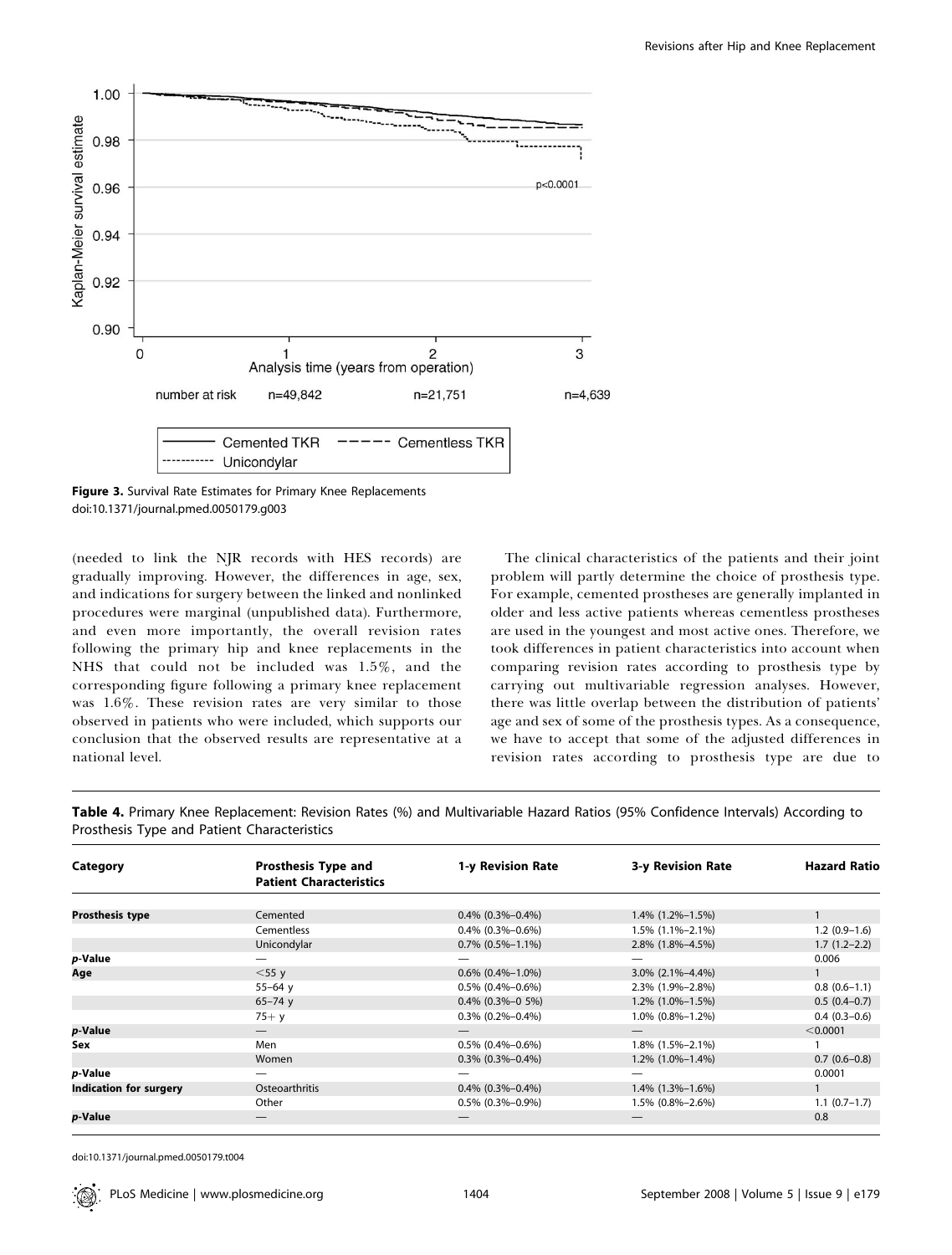| Table 5. Hip and Knee Revision Rates (95% Cls) in Other National Registries |  |  |
|-----------------------------------------------------------------------------|--|--|
|-----------------------------------------------------------------------------|--|--|

| Replace-Registry<br>ment |                   | <b>Prosthesis Type</b>                                                                                                                                                        | Time Period n                                    |                                     | 1у                                                                                                                               | 3у                                         | <b>Definition of Revision</b>                                                                                                                                                                                                                                                                                                                                                                                                                                                                 |
|--------------------------|-------------------|-------------------------------------------------------------------------------------------------------------------------------------------------------------------------------|--------------------------------------------------|-------------------------------------|----------------------------------------------------------------------------------------------------------------------------------|--------------------------------------------|-----------------------------------------------------------------------------------------------------------------------------------------------------------------------------------------------------------------------------------------------------------------------------------------------------------------------------------------------------------------------------------------------------------------------------------------------------------------------------------------------|
| Hip                      | Norwegian         | <b>Cemented</b><br><b>Cementless</b>                                                                                                                                          | 2000-2005<br>2000-2005                           |                                     | $\overline{\phantom{0}}$                                                                                                         | 1.8%<br>2.6%                               | Exchange or removal of femur, femoral<br>head, acetabulum, all components, or<br>complete arthrodesis.                                                                                                                                                                                                                                                                                                                                                                                        |
|                          | <b>Australian</b> | <b>Cemented</b><br><b>Cementless</b><br><b>Hybrid</b><br>Resurfacing                                                                                                          | 1999-2005<br>1999-2005<br>1999-2005<br>1999-2005 | 12,494<br>42,937<br>29,441<br>7,205 | 1.11% (0.93%-1.32%)<br>1.71% (1.58%-1.84%)<br>1.45% (1.32%-1.60%) 2.38% (2.18%-2.59%)<br>1.98% (1.67%-2.35%) 3.12% (2.67%-3.64%) | 2.14% (1.87%-2.46%)<br>2.79% (2.61%-2.98%) | Revision procedures are categorised as<br>major or minor. A major revision<br>involves removal and/or replacement of<br>either femoral stem or acetabular cup<br>or shell. A minor revision is a revision<br>where a major component has not been<br>removed or replaced. Examples of this<br>include exchange of femoral head and<br>or acetabular insert.                                                                                                                                   |
|                          |                   | New Zealand All primary hips                                                                                                                                                  | 1999-2005                                        | 35,998                              | $0.3\%$ (-)                                                                                                                      | $1.2\%$ (-)                                | A revision is a new operation in a<br>previously replaced hip joint during<br>which one of the components are<br>exchanged, removed, manipulated, or<br>added. It includes excision arthroplasty<br>and amputation, but not a soft tissue<br>procedure.                                                                                                                                                                                                                                       |
| Knee                     | Swedish           | Total knee replacement 1995-2004<br>of osteoarthritis<br>Total knee replacement 1995-2004<br>for rheumatoid arthritis<br>Unicondylar knee<br>replacement<br>of osteoarthritis | 1995-2004                                        | 48,838<br>4,130<br>9,755            | 0.81% (0.73%-0.90%) 2.36% (2.21%-2.55%)<br>$0.83\%$ (0.59%-1.16%) 2.53% (2.06%-3.17%)<br>1.46% (1.23%-1.73%) 4.95% (4.5%-5.49%)  |                                            | Revisions are defined as removal,<br>addition, and exchange of components.<br>Re-operations such as lavage or<br>synovectomy are not registered as<br>revisions if some part (typically a<br>polyethylene inlay) has not been<br>exchanged/removed during the<br>operation.                                                                                                                                                                                                                   |
|                          | <b>Australian</b> | Total knee replacement 1999-2005<br>Unicondylar knee<br>replacement                                                                                                           | 1999-2005                                        | 18,398                              | 107,802 1.05% (0.99%-1.12%) 2.84% (2.71%-2.96%)<br>2.37% (2.15%-2.62%) 6.24% (5.83%-6.69%)                                       |                                            | Revision procedures are categorised as<br>major or minor. A major revision involves<br>the removal and/or replacement of a<br>major component. This is defined (with<br>the exception of the patella) as a<br>component that interfaces with bone i.e.,<br>either the femoral and/or tibial<br>component. A minor revision is a revision<br>where a major component has not been<br>removed or replaced. Examples of this<br>include patella replacement, tibial insert<br>exchange, or both. |
|                          |                   | New Zealand All primary knees                                                                                                                                                 | 1999-2005                                        | 23,565                              | $0.3\%$ (-)                                                                                                                      | $1.7\%$ (-)                                | Revision is defined as a new operation in<br>a previously replaced knee joint during<br>which one or more of the components<br>are exchanged, removed, manipulated, or<br>added. It includes arthrodesis or<br>amputation, but not a soft tissue<br>procedure.                                                                                                                                                                                                                                |

doi:10.1371/journal.pmed.0050179.t005

differences in the age and sex distribution as well as to clinical characteristics that were not included in the multivariable model.

It has been suggested that the results of hip resurfacing and unicondylar knee replacement strongly depend on the surgeons' experience with this technique [27,28]. A possible explanation for the increased revision rates after these procedures is that some surgeons who operated on patients included in our study were still on a ''learning curve.'' However, we compared 1-y revision rates in patients who received these prostheses in 2003, in 2004, and in 2005 or 2006 and did not find evidence that the revision rates decreased with time (1.3%, 1.3%, and 1.9% after hip resurfacing and 0.6%, 0.6%, and 0.9% after unicondylar knee replacement, respectively; p-values for both prostheses, 0.3).

## Comparison with Other National Registries

A number of national registries have published quantitative figures on revision rates in patients who had a hip and knee replacement since 2000 (Table 5) [14–17]. The revision rates observed in Norway and Australia are distinctly higher than those observed in England, whereas those observed in New Zealand are very similar. There are several possible explanations for these differences. First, the completeness of the identification of revisions might be higher in Norway and Australia than in England and New Zealand. Second, the definitions of what constitutes a revision may differ between the registries. For example, the NJR explicitly excludes re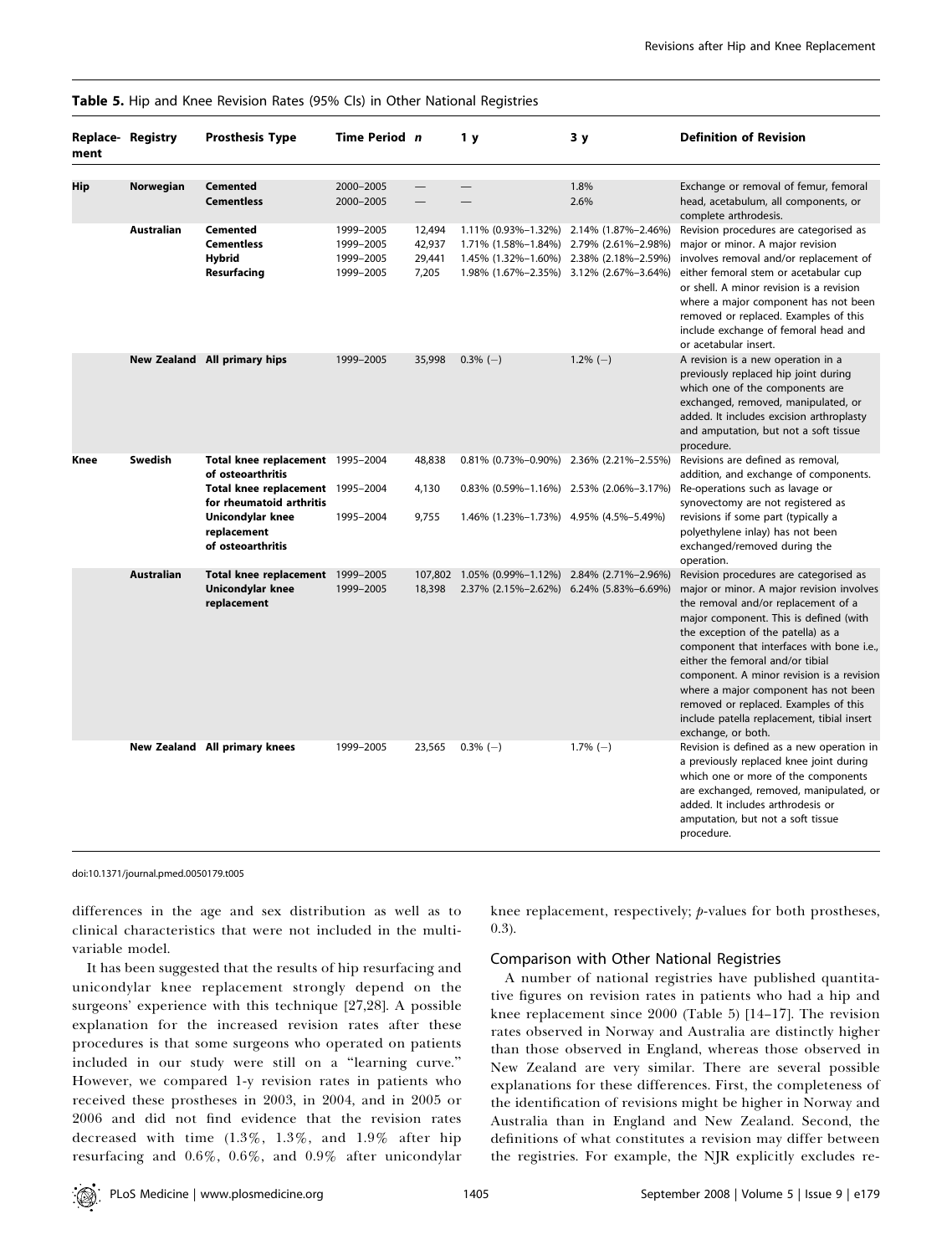operations other than revisions [29], whereas the Australian registry explicitly includes minor revisions (revisions that do not include the removal of a component that interfaces with bone with the exception of the patella) [15]. Third, data validation procedures in some of these registries that check the completeness of the reporting of revisions may lead to selective inclusion of patients who had a revision, which may lead to overestimates of the revision rate. In our analyses, we aimed to avoid this bias by only considering revisions that had a record of the primary replacement in the linked NJR-HES database. Before we can come to any conclusions on international differences in revision rates and in turn on the quality of joint replacement care, these possible methodological explanations need to be explored in more detail.

#### Hip Resurfacing

The National Institute for Health and Clinical Excellence (NICE) recommended in 2002 that hip resurfacing should be considered as an option for patients with advanced hip disease who are likely to live longer than the expected lifespan of a conventional joint prosthesis [30]. Since then, more evidence has become available, and resurfacing was also approved for use in the United States in 2006 [7,15,31]. Our results on hip resurfacing, the most recent series to date large enough to allow age and sex specific comparisons with other prosthesis types, indicated that revision rates after resurfacing are higher in women, confirming findings of the Australian joint registry [15]. On the basis of these data, resurfacing seems to be more suited for male than for female patients.

#### Unicondylar Knee Replacement

A recent systematic review found no differences in the revision rates after unicondylar knee replacement and total knee replacement, but this review was limited by the quality and quantity of the available evidence [9]. We found higher revision rates after unicondylar than after total knee replacement, similar to other national registries [15,17,28]. However, revision rates after knee replacement decreased strongly with age and consequently in elderly patients the absolute differences in revision rates according to prosthesis types are small [14,15].

Unicondylar knee replacement is often recommended because it is thought to be linked to shorter hospital and recovery periods, and to produce superior functional outcomes [32,33]. However, in a sample from the NJR of 10,000 patients 1 y after their knee replacement in 2003, it was found that patients with a unicondylar knee replacement were less likely to be satisfied with their joint replacement than patients with a cemented total knee replacement (odds ratio 0.6, 95% CI 0.4–0.8, based on multivariable regression) [34]. Given these results, further research is required that ideally should include patient-reported outcomes to establish what type of patients are the best candidates for unicondylar replacements.

## Cemented and Cementless Hip Prostheses

A recent meta-analysis compared revision rates after cemented and cementless total hip replacement [35]. This meta-analysis included 20 studies of which three were randomised clinical trials. Considering revisions of either or both components, this study suggested that results depended on the age of the patients showing lower revision rates with cemented than with cementless prostheses in patients of 55 y and older and no difference in the younger ones. However, we did not find evidence for such an interaction between prosthesis type and age.

## Further Implications

The most up-to-date revision rates reported by the NJR and other national registries should be used as benchmarks against which the performance of new prosthesis designs and brands can be compared. This would also imply that the benchmark revision rate set by National Institute for Health and Clinical Excellence (NICE) for hip prostheses, now set at 10% or less at 10 y [30], from which a 3-y benchmark of 3% is derived [36], may have to be adjusted downwards.

Furthermore, our results demonstrate that linking clinical and administrative databases has the potential to improve the quality and completeness as well as the efficiency of national data collection. Record linkage might also provide additional data on physical activity levels, smoking, and alcohol use, which would allow a study of the impact of lifestyle factors on revision rates.

High-quality national registries allow immediate evaluation of the outcome of the ongoing technological innovations of orthopaedic practice [37]. They would also provide a structure within which randomised controlled trials can be designed and carried out to directly compare benefits and harms of the different prosthesis types and brands. An important consideration is that all these comparisons should contain enough patients that subgroup analyses according to age and sex are possible. Ideally, national joint replacement registries would harmonise their data collection procedures and definitions so that results from different countries with their different orthopaedic cultures can be truly compared and pooled.

# Acknowledgments

We thank the staff of all the hospitals in England and Wales who contributed data to the NJR. We also thank the staff of the NJR Centre for the collection of the data and for their support of the data linkage and analysis. The NJR has been managed by Momenta (AEA Technology) before April 1, 2006 and by Northgate Information Solutions (UK) Ltd thereafter, under contracts with the Department of Health (England).

Author contributions. NS, LPC, JDL, MB, PG, AJM, M. Pickford, M. Porter, KT, and JHvdM contributed to the design of the study. NS, LPC, JDL, M. Pickford, and JHvdM analysed the data. NS and JHvdM wrote the first draft of the paper. NS, LPC, JDL, MB, PG, AJM, M. Pickford, M. Porter, KT, and HvdM contributed to the writing of the paper.

Members of the Steering Committee of the NJR for England and Wales: William Darling, Chair; Paul Gregg, Vice Chair (consultant orthopaedic surgeon); Martyn Porter (consultant orthopaedic surgeon); Keith Tucker (consultant orthopaedic surgeon); Patricia Durkin (patient representative); Michael Borroff (orthopaedic device industry); Anthony Lowther (orthopaedic device industry); Carolyn Naisby (practitioner with special interest in orthopaedics); Mary Cowern (patient representative); Alex MacGregor (public health and epidemiology); Andrew Woodhead (NHS Trust management); Patricia Cassidy (independent healthcare sector). In attendance of the Steering Committee of the NJR for England and Wales: Andy Smallwood (NHS Supply Chain); Andy Crosbie (Medicines and Healthcare Products Regulatory Agency); Ramila Mistry (Department of Health); Kate Wortham (Department of Health); Christine Miles (Welsh Assembly Government).

Competing Interests: MB: Chair of ABHI Orthopaedics Special Interest Section; currently employed by DePuy International Ltd, manufacturer of orthopaedic prostheses. PG: Consultant orthopaedic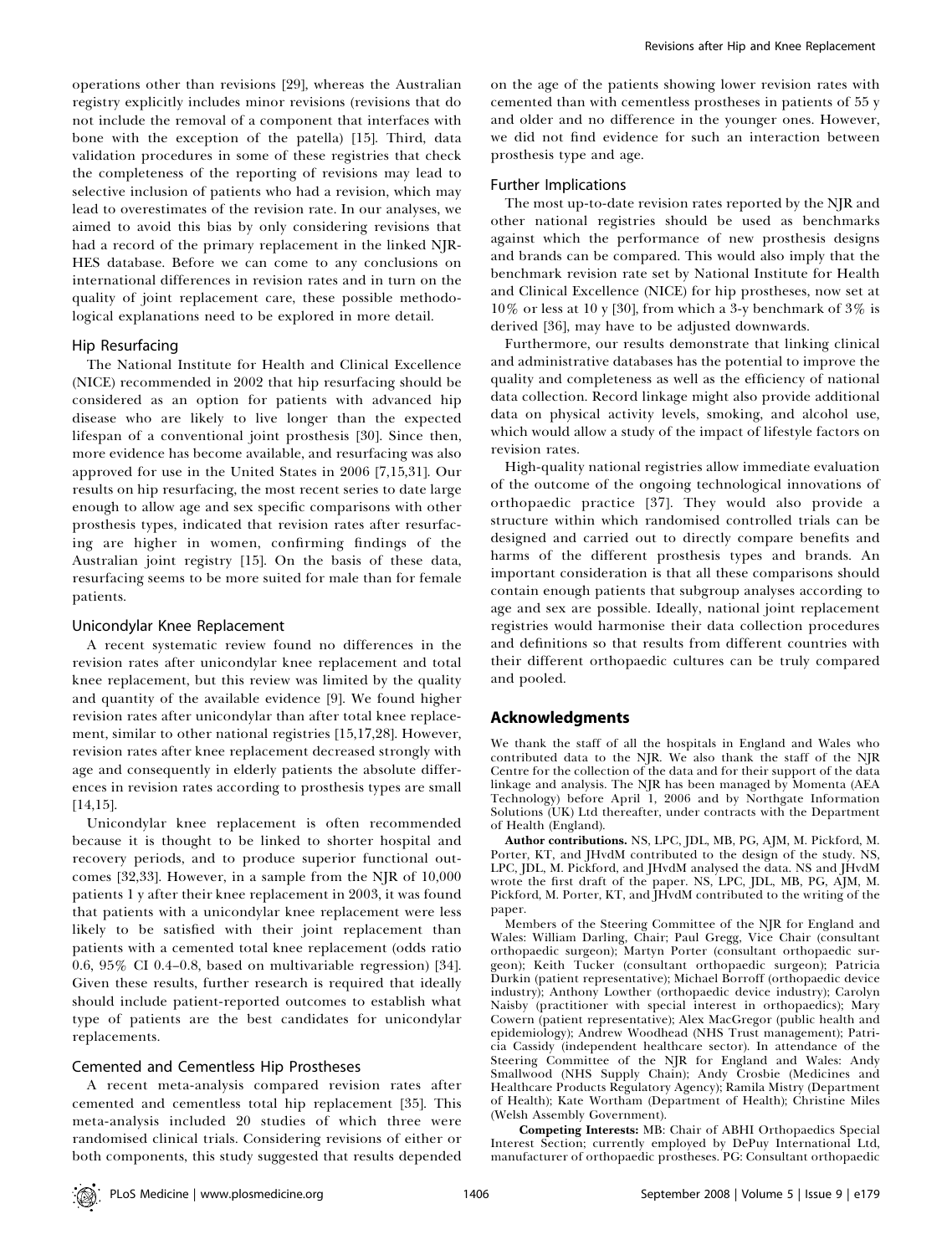surgeon, South Tees Hospitals NHS Trust. Unit receives research/ audit funding from DePuy International Ltd, Stryker UK, and Smith & Nephew plc. Orthopaedic advisor for Capio Healthcare. AJM: Professor of chronic disease epidemiology, University of East Anglia. Consultant rheumatologist, Norfolk and Norwich University Hospital NHS Trust. M Pickford: Managing director of Accentus Medical and consultant to Northgate Informations Systems, the current contractor for the NJR. Does not receive any direct payment from any orthopaedic manufacturer or other third party. M Porter: Consultant orthopaedic surgeon, Wrightington, Wigan and Leigh NHS Trust. Works at a unit that has received financial support from DePuy International for clinical and RSA studies for Elite Plus femoral stem and C-stem. Has acted as consultant to DePuy International for development of a hip femoral stem (C-stem AMT). KT: Consultant orthopaedic surgeon, Norfolk and Norwich University Hospital NHS Trust. Various sources of financial support for research undertaken by orthopaedic department. Paid royalties by Johnson and Johnson Orthopaedic more than 5 y ago for contribution to design of hip prostheses. All royalties paid to orthopaedic charity. NS, LPC, JDL, and JHvdM declare that they have no competing interests.

#### References

- 1. Charnley J (1972) The long-term results of low-friction arthroplasty of the hip performed as a primary intervention. J Bone Joint Surg Br 54: 61–76.
- 2. Coventry MB, Beckenbaugh RD, Nolan DR, Ilstrup DM (1974) 2,012 total hip arthroplasties. A study of postoperative course and early complications. J Bone Joint Surg Am 56: 273–84.
- 3. Ranawat CS, Sculco JP (1985) History of the development of total knee prosthesis at the Hospital for Special Surgery. In: Ranawat CS, editor. Total condylar knee arthroplasty. New York, Springer-Verlag.
- National Joint Registry for England and Wales 4th Annual Report (2007) NJR Centre. Available: www.njrcentre.org.uk/documents/reports/annual/ 4th/4736\_NJR\_Annual%20Report\_WEB.pdf. Accessed 11 July 2008.
- 5. American Academy of Orthopaedic Surgeons (2007) Available: http:// orthoinfo.aaos.org. Accessed 9 August 2007.
- 6. Huo MH, Parvizi J, Gilbert NF (2006) What's new in hip arthroplasty. J Bone Joint Surg Am 88: 2100–2113.
- 7. Daniel J, Pynsent PB, McMinn DJW (2004) Metal on metal resurfacing of the hip in patients under the age of 55 years with osteoarthritis. J Bone Joint Surg Br 86: 177–184.
- 8. Treacy RBC, Shetty VD, Villar RN (2006) Controversial topics in surgery. To resurface or replace the hip in the under 65-year-old. Ann R Coll Surg Engl 88: 349–353.
- 9. Griffin TT (2005) Unicompartmental knee arthroplasty for unicompartmental osteoarthritis: a systematic review. Adelaide, South Australia: Australian Safety and Efficacy Register of New Interventional Procedures - Surgical (ASERNIP-S).
- 10. Archibeck MJ, White RE (2004) What's new in adult reconstructive knee surgery. J Bone Joint Surg Am 86: 1839–1849.
- 11. Slover J, Espehaug B, Havelin LI, Engesaeter LB, Furnes O, et al. (2006) Cost-effectiveness of unicompartmental and total knee arthroplasty in elderly low-demand patients. J Bone Joint Surg Am 88: 2348–2355.
- 12. Department of Orthopaedics Faculty of Medicine, Göteborg University. Swedish National Hip Arthroplasty Register (2005) Available: http://www. jru.orthop.gu.se. Accessed 9 August 2007.
- 13. Canadian Institute for Health Information. Canadian Joint Replacement Registry (2006) Available: http://www.cihi.ca/cihiweb/dispPage. jsp?cw\_page¼services\_cjrr\_e. Accessed 9 August 2007.
- 14. Norwegian Arthroplasty Register (2006) Report 2006. Available: http:// www.haukeland.no/nrl/Report2006.pdf. Accessed 9 August 2007.
- 15. Australian Orthopaedic Association (2006) National Joint Replacement Registry, Annual Report 2006. Available: https://www.dmac.adelaide.edu.au/ aoanjrr/documents/aoanjrrreport\_2006.pdf. Accessed 9 August 2007.
- 16. New Zealand Orthopaedic Association. National Joint Registry (2007) Seven Year Report, January 1999 to December 2005. Available: http://www. cdhb.govt.nz/NJR/reports/7-year-report-master.pdf. Accessed 9 August 2007.
- 17. The Swedish Knee Arthroplasty Register (2006) Annual Report 2006.

Available: http://www.knee.nko.se/english/online/uploadedFiles/ 107\_SKAR2006\_Englv2.pdf. Accessed 9 August 2007.

- 18. Finnish Arthroplasty Register (2004) The 2004 Implant Yearbook on Orthopaedic Endoprostheses. Available: http://www.nam.fi/english/ publications. Accessed 4 September 2007.
- 19. National Joint Registry for England and Wales (2007) What is the National Joint Registry. Available: http://www.njrcentre.org.uk/healthcarepro/about. htm. Accessed 9 August 2007.
- 20. Hardoon SL, Lewsey JD, Gregg PJ, Reeves BC, Van der Meulen JH (2006) Continuous monitoring of joint prostheses. J Bone Joint Surg Br 88: 716– 720.
- 21. National Health Service Information Centre (2007) Hospital episode statistics. Available: http://www.hesonline.nhs.uk. Accessed 9 August 2007.
- 22. NHS Connecting for Health. Office of Population, Censuses and Surveys Classification of Surgical Operations and Procedures – 4th Revision (2007) Available: http://www.connectingforhealth.nhs.uk/systemsandservices/data/ clinicalcoding/classifications/opcs\_4. Accessed 9 August 2007.
- 23. NHS Connecting for Health (1994) Clinical Coding Newsletter. Coding Joint Procedures. Classification Department IMG F. Available: http://www. connectingforhealth.nhs.uk/systemsandservices/data/clinicalcoding/ publications/newsletters. Accessed 9 August 2007.
- 24. NHS Connecting for Health (1996) Clinical Coding Newsletter. Amendments to ICD-10 Alphabetical Index. Classification Department IMG F. Available: http://www.connectingforhealth.nhs.uk/systemsandservices/data/ clinicalcoding/publications/newsletters. Accessed 9 August 2007.
- 25. Kalbfleisch JD, Prentice RL (1980) The statistical analysis of failure time data. New York: John Wiley.
- 26. Johnsen SP, Sorensen HT, Lucht U, Soballe KOvergaard et al. (2006) Patient-related predictors of implant failure after primary total hip replacement in the initial, short- and long-terms. A nationwide Danish follow-up study including 36,984 patients. J Bone Joint Surg Br 88: 1303– 1308.
- 27. National Joint Registry (2007) Operations included in NJR Minimum Dataset version 2 (MDS v2). Available: http://www.njrcentre.org.uk/ documents/mds/Operations\_included\_MDS%20v2.pdf. Accessed 9 August 2007.
- 28. National Institute for Health and Clinical Excellence. Final appraisal determination metal on metal hip resurfacing (2002) Available: http:// guidance.nice.org.uk/page.aspx?o¼30712. Accessed 9 August 2007.
- 29. Mont MA, Raglan PS Etienne G, Seyler TM, Schmalzried T (2006) Hip resurfacing arthroplasty. J Am Acad Orthop Surg 14: 454–463.
- 30. Marker DR, Seyler TM, Jinnah RH, Delanois RE, Ulrich SD, et al. (2007) Femoral neck fractures after metal-on-metal total hip resurfacing: a prospective cohort study. J Arthroplasty 22: 66–71.
- 31. Koskinen E, Paavolainen P, Eskelinen A, Pulkkinene P, Reme V (2007) Unicondylar knee replacement for primary osteoarthritis. Acta Orthop 78: 128–135.
- 32. Newman JH, Ackroyd CE, Shah NA (1998) Unicompartmental or total knee replacement? Five year results of a prospective, randomised trial for 102 osteoarthritic knees with unicompartmental arthritis. J Bone Joint Surg Br 80: 862–865.
- 33. Berger RA, Nedeff DD, Barden RM, Sheinkop MM, Jacobs JJ, et al. (1999) Unicompartmental knee arthroplasty. Clinical experience at 6- to 10-year follow up. Clin Orthop Relat Res 367: 50–60.
- 34. Baker PN, van der Meulen JH, Lewsey J, Gregg PJ (2007) The role of pain and function in determining patient satisfaction after total knee replacement: data from the National Joint Registry for England and Wales. J Bone Joint Surg Br 89: 893–900.
- 35. Morshed S, Bozic KJ, Ries MD, Malchau H, Colford JM (2007) Comparison of cemented and uncemented fixation in total hip replacement. Acta Orthop 78: 315–326.
- 36. NHS Supply Chain (2007) Orthopaedic Data Evaluation Panel. Available: http://www.supplychain.nhs.uk/portal/page/portal/Medical%20Equipment/ Orthopaedics/Hip%20prosthesis/ODEP%20database. Accessed 9 August 2007.
- 37. Hardoon SL, Lewsey JD, van der Meulen JH (2007) Continuous monitoring of long-term outcomes with application to hip prostheses. Stat Med 26: 5081–5099.